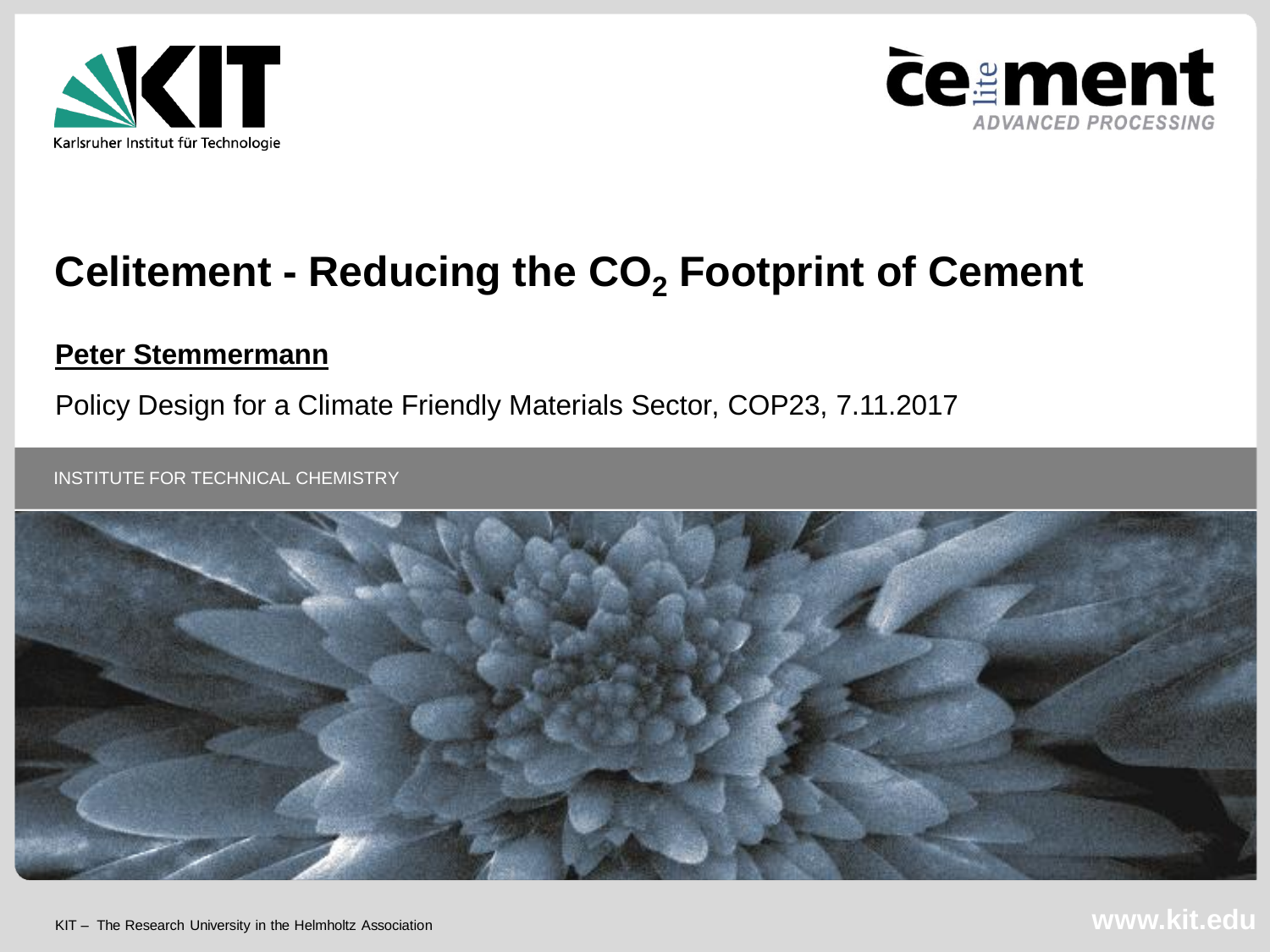## **Cement Production – a Challenge**



- For each ton of Ordinary Portland Cement (OPC)  $\sim$  0,9 ton of CO<sub>2</sub> is emitted
- 2/3 of the  $\mathsf{CO}_2$ -emissions derive from the calcination of natural **limestone**, 1/3 from fuels and electric power
- Cement production causes 8-10% of global CO $_2$ -emissions
- Supplementary materials which are used to substitute OPC are derived from fossil power plants and steel industry
- A reuse of concrete for cement production in order to save  $CO<sub>2</sub>$ is not possible in todays plants

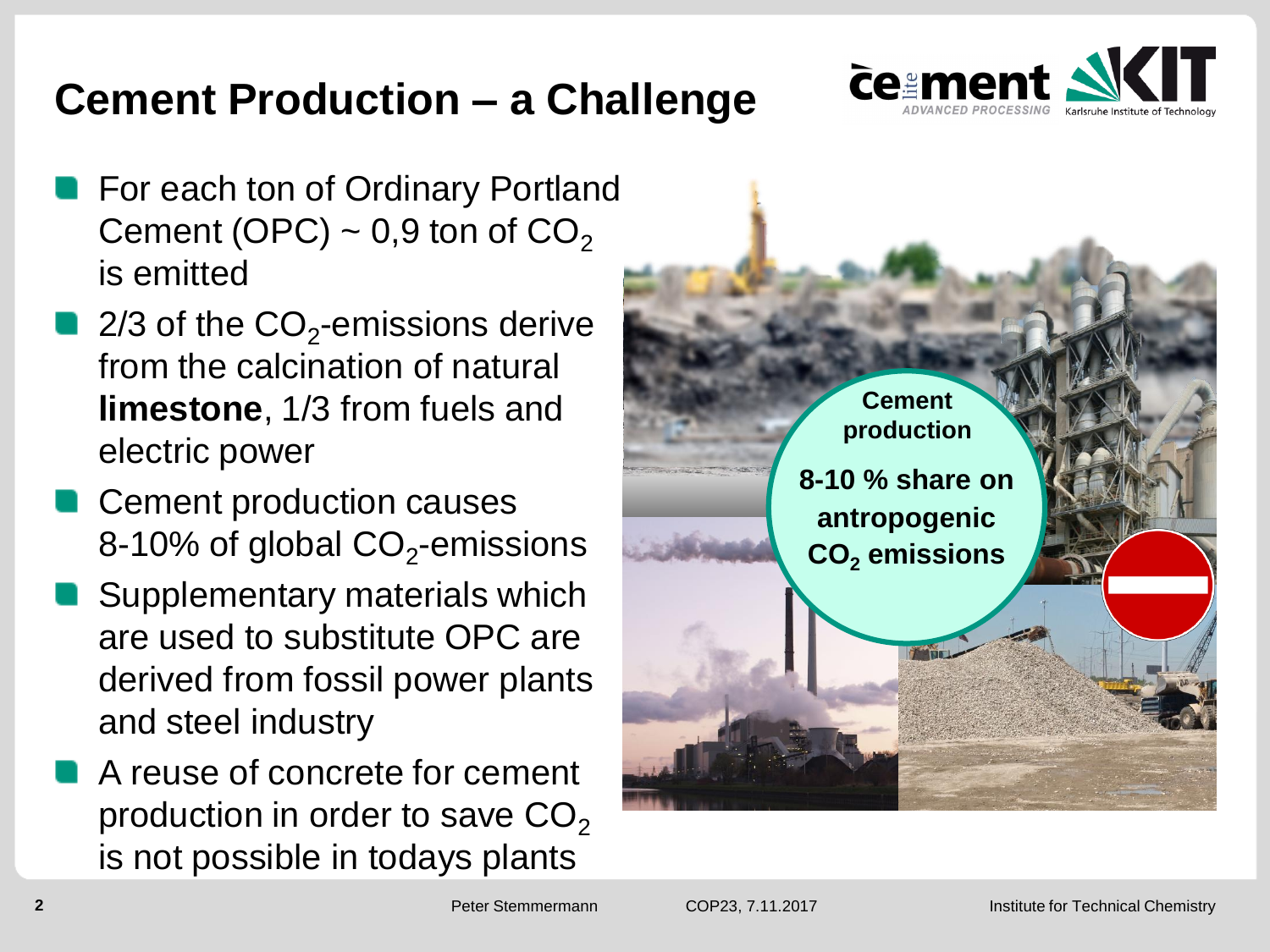



#### **Production: 2 step process**

- Autoclaving at 190 degree C
- Milling
- Properties and use as OPC
- Compared to OPC the demand for calcined limestone is reduced by 2/3.
- 50% less energy
- 50% less  $CO<sub>2</sub>$
- Flexible feedstock: recycled concrete, calcined limestone….
- 2014 Pilot-Plant in full operation
- 2020 Commissioning of first industrial plant (50.000 t/a)





Partner





Peter Stemmermann

of Education and Research